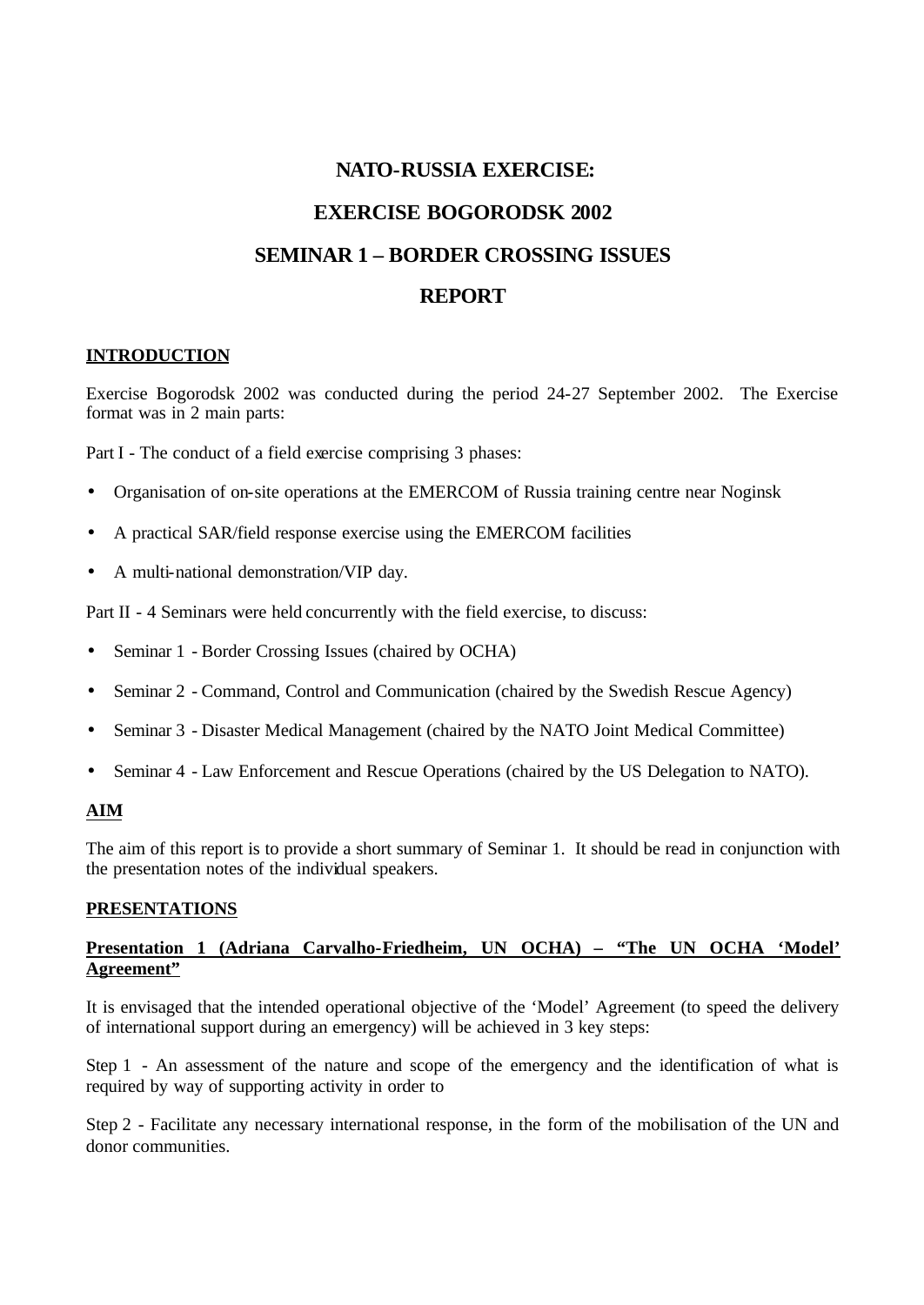Given that time is of the essence during an emergency,

Step 3 – The establishment of a series of bilateral agreements (ideally before the onset of the emergency) between the UN (i.e. any member organisation of the UN family) and the appropriate individual UN member states (be they the affected, transit or donor state).

The 'Model' Agreement is based upon: existing (but not necessarily ratified) ATA Customs Conventions regarding exports and re-exports; the 1996 World Customs Organisation approved model; and the relevant annex to the 1999 Kyoto Convention.

The first 'Model' Agreement was established in 2001 between the UN and Uzbekistan.

#### **Presentation 2 (Petar Vitas, Deputy Director of the Croatian Civil Protection Organisation, Croatian Ministry of the Interior) – "A Croatian Perspective"**

The Croatian perspective is drawn from experience gained during its recent liberation war, exercises, domestic and international emergencies (to the latter of which, Croatia has responded).

Croatia has based its activities in this regard to the bilateral agreements that it has established with its close and more distant neighbours, as well as the EADRCC protocols and procedures.

Lessons learned from the recent exercise Taming the Dragon 2002, include the need to respect existing customs legislation and to identify potential problem areas (e.g. the use of radio frequencies) in order to make the necessary solution arrangements with the appropriate Government Department early, ideally prior to the onset of an emergency. This worked well during the Exercise. Consequently, no international convoy was delayed at the Croatian border for longer than 10 minutes.

#### **Presentation 3 (Alexei Goljayev, Russian Federation Border Guard) – "A Russian Perspective"**

Mr Goljayev provided a short overview of the role of EMERCOM of Russia and its ability to facilitate arrangements with Customs, Immigration and Border Guard organisations to ease border inspections and entry/exit procedures at ports and airports.

#### **Presentation 4 (Giuliano Porcelli, Department of Civil Protection, Italian Presidency of the Council of Ministers) – "An Italian Perspective"**

The current Italian procedures are largely based upon NATO Policy and agreements. These are appropriate to the old Cold War era, when they were drawn up. Consequently, being largely Military focussed (reinforcement of Europe) in priority and emphasis; they are no longer appropriate or adequate for the current global, outward facing requirements of today.

Italy seeks to simplify these existing and rather cumbersome arrangements. Italy seeks to do this by basing the new arrangements on an earlier Austrian proposal, which gives a higher priority to the needs of the civilian community. This is more relevant to the types of emergency scenarios that face the international community currently.

#### **OPEN FORUM QUESTION AND ANSWER SESSION**

During an interesting and active discussion period of over one hour, the following key points emerged: